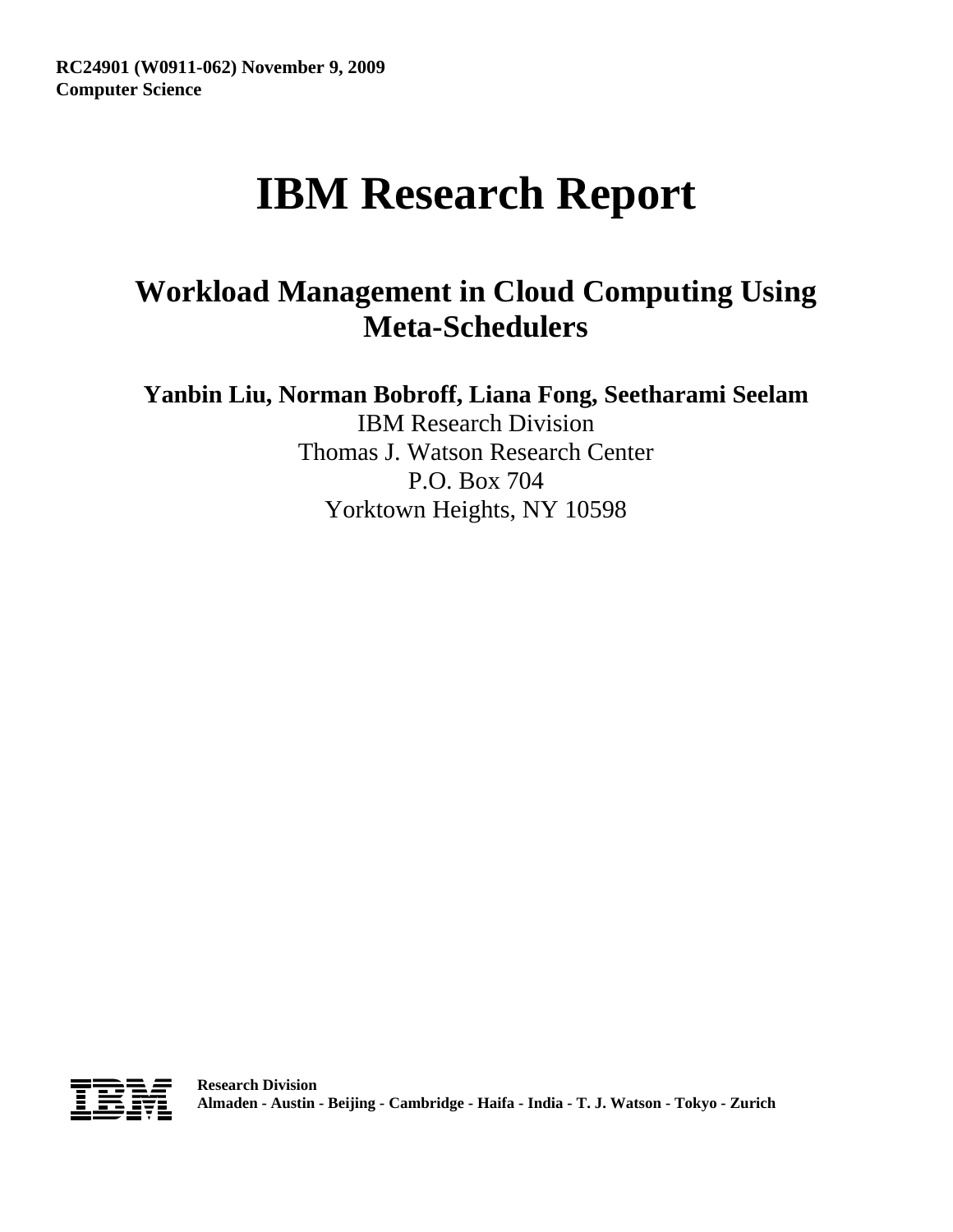# Workload Management in Cloud Computing using Meta-Schedulers

Yanbin Liu Norman Bobroff Liana Fong Seetharami Seelam

IBM T. J. Watson Research Center, Hawthorne, NY 10532, USA

email {ygliu, bobroff, llfong, sseelam}@us.ibm.com

# Abstract

Cloud computing is an emerging paradigm in the area of distributed systems. While numerous information technology vendors aggressively position themselves in offering various cloud services, many computer technologists earnestly provide their definitions of cloud computing, and compare this paradigm to its predecessors such as grid computing and utility computing. In this paper, we argue and demonstrate that we can extend our meta-scheduling design from grid computing to achieve adaptive usage of resources provided by cloud computing providers. Moreover, our meta-scheduling design has the advantage in managing the cloud resources as a collection instead of individual entities such that the organizations consuming the cloud resources can determine its cloud-using policies and delegate the controlling of the workloads to be executed to meta-schedulers. Evaluations of two workloads from real traces, in terms of user-perspective delay time and system-perspective resource utilization, are presented using our metascheduling algorithms and pools of cloud resources in different sizes. An interesting result is that the interaction between grid workload, backfill scheduling, and job routing from an enterprise cluster to a cloud can achieve better performance than a dedicated cluster of the combined size of the enterprise and cloud systems.

### 1 Introduction

Cloud computing is an emerging paradigm in the area of distributed systems. While numerous information technology (IT) vendors [\[1,](#page-16-0) [2,](#page-16-1) [4\]](#page-16-2) aggressively position themselves in offering various cloud services such as software as a services(SaaS), infrastructure as a service (IaaS), and platform as a services(PaaS), many computer technologists [\[8,](#page-16-3) [22,](#page-17-0) [13,](#page-16-4) [31,](#page-17-1) [10\]](#page-16-5) also earnestly provide the definitions of cloud computing from their perspective.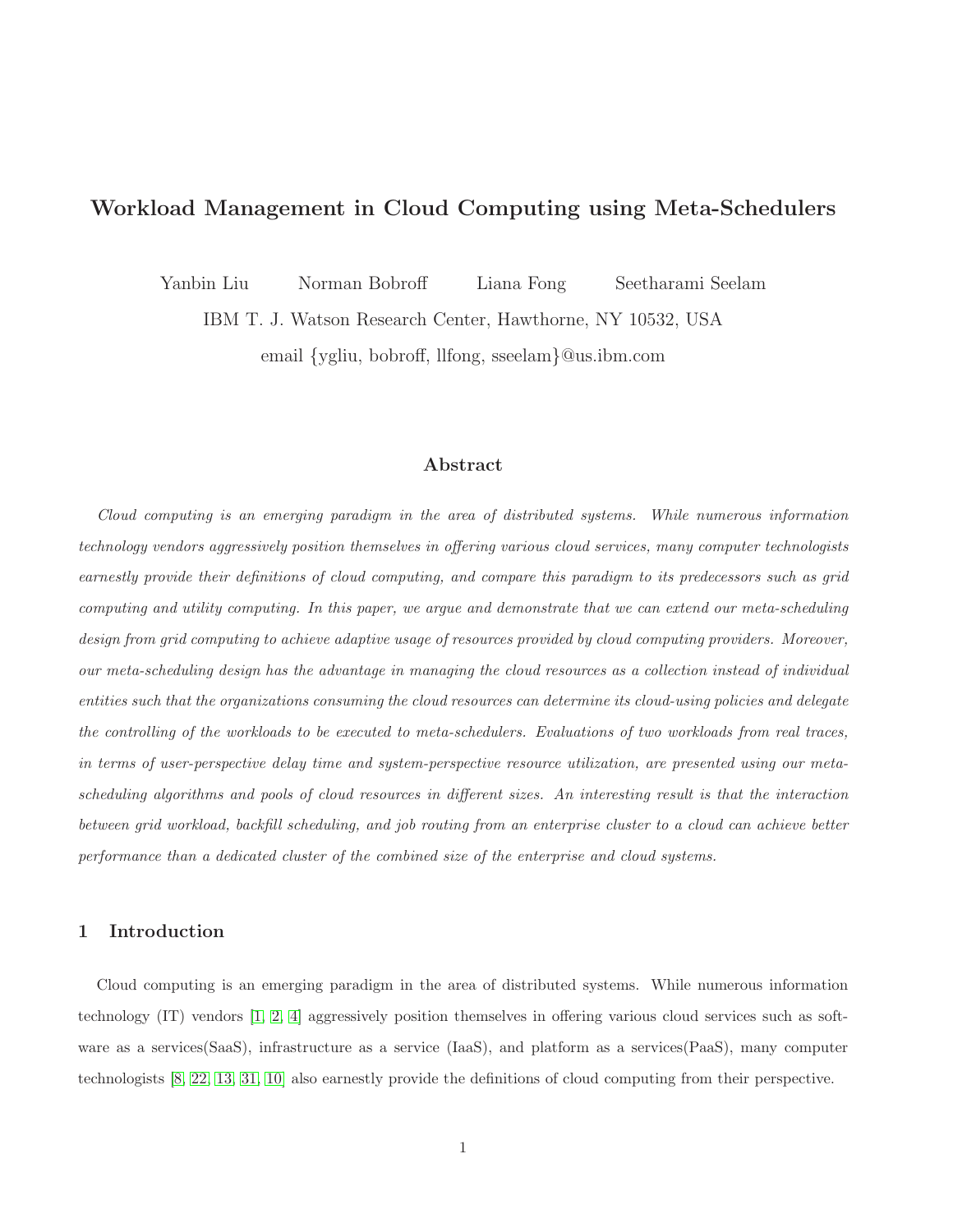As cloud computing is in the process of being formed and shaped in every aspect (e.g. terminology, architecture design, usage models, what current technologies can be leveraged, and what new technologies need to be developed), researchers [\[19,](#page-17-2) [23,](#page-17-3) [8\]](#page-16-3) compare cloud computing to its predecessors such as grid computing [\[20\]](#page-17-4) and utility computing [\[9,](#page-16-6) [14\]](#page-16-7). Vaquero et. al [\[27\]](#page-17-5) summarize the definitions of cloud computing and the comparison with grids from the material published thus far by the computing community.

Since cloud computing can be seen as a next step of grid and utility computing, we expect that grid and utility computing technologies have much applicability in cloud computing. In this paper, we argue and demonstrate that our meta-scheduling technologies originally designed for grid can be extended to address two particular challenges that are present in cloud computing: 1) how much resources would be beneficial to the specific workloads and 2) how to manage and efficiently use the cloud resources.

The researchers from Berkeley [\[10\]](#page-16-5) examine the types of applications that can be enabled by and benefit from cloud computing. They identified three out of five application types that are parallel batch processing, business analysis, and compute-intensive desktop applications. All three application types are compute-intensive. Since our meta-scheduling design supports parallel applications and has a focus on the performance of compute-intensive applications, we would see our effort can extend to work in cloud computing environment. In this paper, we also use jobs from two real traces of scientific applications to collect experimental results.

We can classify the users of cloud services into two major categories: individual clients and organization users. Individual clients would acquire cloud resources for their own specific usage and in general, would know their resource requirement well. Organization users would acquire and/or release cloud resources as results of the aggregated need from internal users in the organizations, which is generally hard to model. Our study focuses on the organizational need and makes decisions about 1)whether and how much we need cloud resources to extend the existing capacity of resource pools owned by the organizations, and 2) how much workload we should send to the clouds such that we can improve both the performance recognized by the internal users and the resource utilization at the cloud. In this paper, we set up a base resource cluster and study if a cloud cluster, which is available for a period of time, can improve the performance measured as delay time and the resource utilization of cloud cluster. We found that based on the workload characteristics, we can get different results.

In summary, the contributions of our work are:

- Presenting the meta-scheduling design to manage cloud resources,
- Presenting an easy-to-extend meta-scheduling algorithm
- Demonstrating the use of meta-scheduling in cloud computing in a close to real environment and using jobs from real traces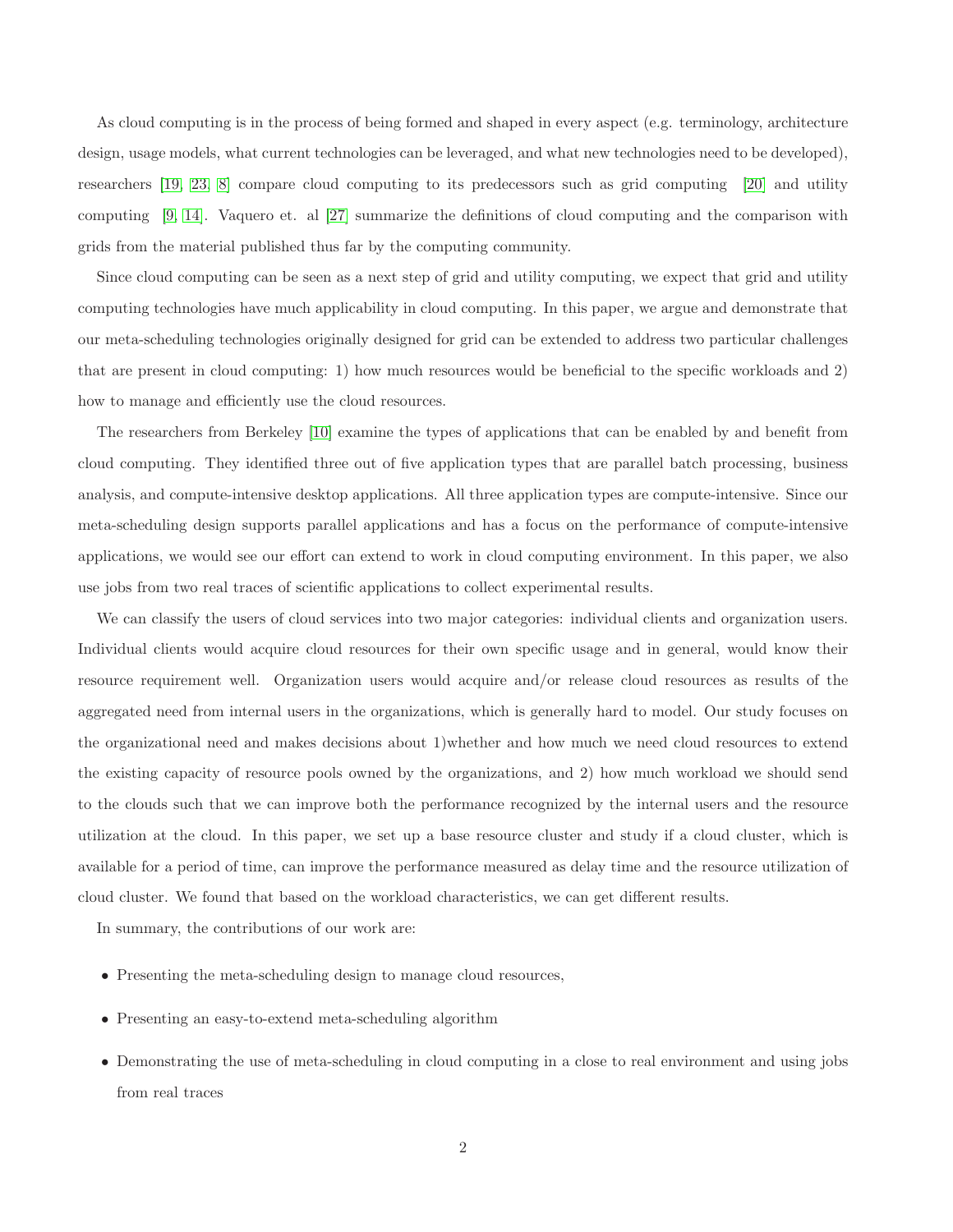• Studying the effectiveness of using different sizes of cloud resource.

In the following sections, we describe the architectural design and the implementation for managing cloud resources through meta-schedulers in Section [2](#page-3-0) and [3;](#page-5-0) we set up an real experimental environment and study the effectiveness of using cloud resources for scientific workloads in Section [4;](#page-8-0) we discuss related work in Section [5](#page-15-0) and conclude in Section [6.](#page-15-1)

# <span id="page-3-0"></span>2 Workload Management using Cloud Resources

#### 2.1 Motivation Scenarios

When we consider the cloud services, we should be aware that the management goals of cloud resources are vastly different between the provider and consumer of the cloud services. On the provider side, the major issues can be the efficient resource provision that primes the resources to meet the requestors' requirement, the optimal assignment of physical or virtual resources to incoming requests, and appropriate accounting models. On the consumer side, some of the major issues include the selection of cloud providers depending on their capacity and cost model, and the decision of the type, amount and period of time of resources required for specific workloads.

The users of cloud services are of two major categories: individual clients and organization users. Individual clients would acquire cloud resources for their own specific usage and release the resources after usage. Organization users of clouds would acquire and release resources as results of the aggregated need of the individual clients within their organizations. In other words, organization users are likely to use clouds as providers of adjunct resources such that the organization can be benefit from cloud services in term of elasticity and transference of risk in under-utilization and under-provisioning of resources [\[10\]](#page-16-5).

With the emerging of cloud computing, many researchers study its applicability to specific applications or workloads. In the view of the authors of [\[10\]](#page-16-5), five applications in consideration are mobile interaction, parallel batch processing, business analytics, extension of compute-intensive desktop and earthbound applications. The Carmen project in e-Science [\[29\]](#page-17-6) examines the use of clouds for both data sharing and dynamic compute resources. Deelman, et. al. [\[17\]](#page-16-8) study the cost and performance of the Montage workflow. Curry et. al. [\[16\]](#page-16-9) experiment with cloud resources to meet the growing demand for social network applications. With or without data storage, most of these applications and workloads are compute-intensive with keen demand in compute resources. This is strong incentive to continue our focus on compute resources in addition to our original technical interests in supporting parallel scientific batch applications in grids using meta-scheduling.

In the following, we discuss in details the **consumer-side** management of acquired **compute** resources from cloud providers to meet the aggregated workload needs of *organization users*.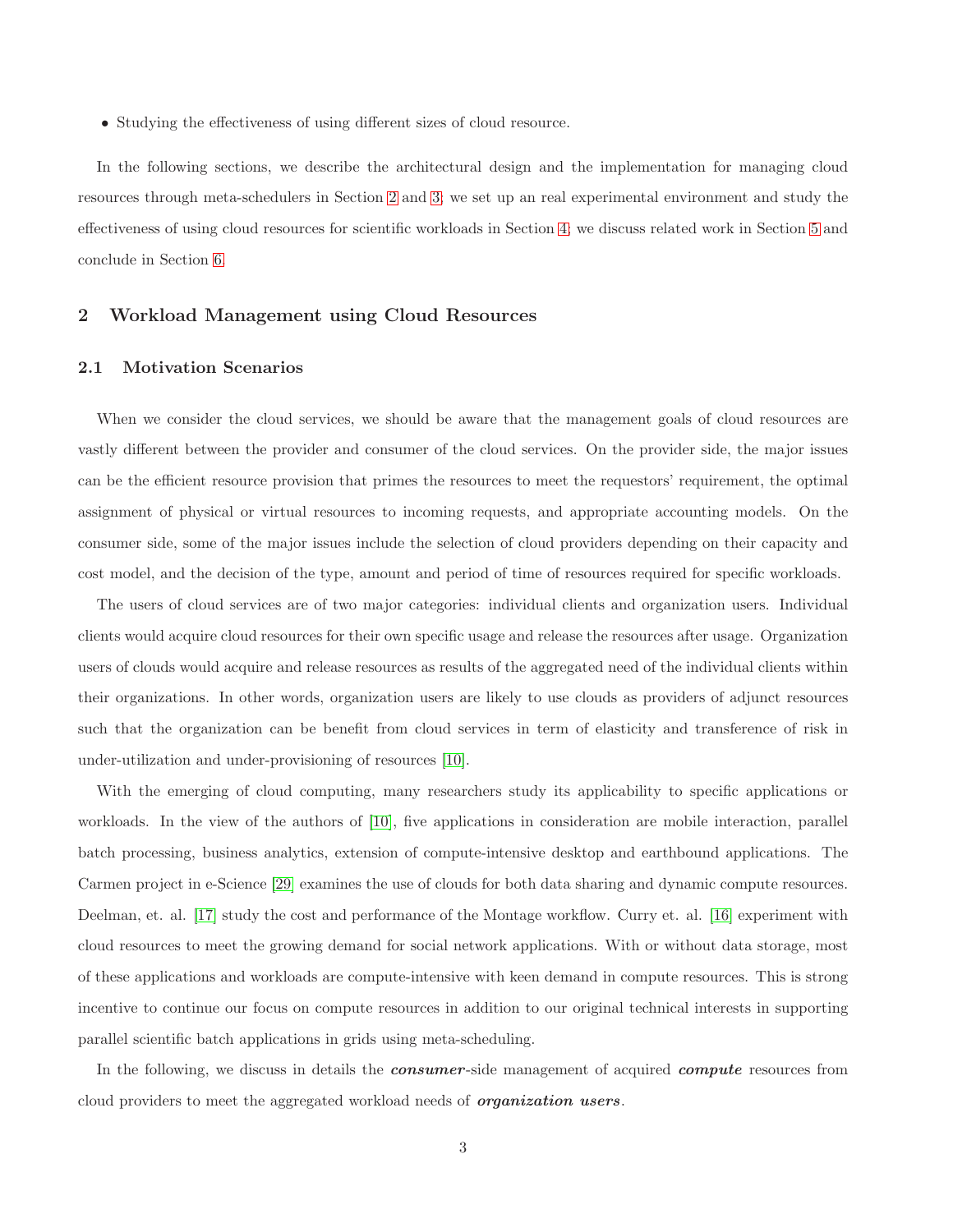

(a) Collaborating meta-schedulers

(b) Meta-scheduling of Clouds

<span id="page-4-0"></span>**Figure 1. Meta-Scheduling Scenarios**

#### 2.2 Meta-scheduling of Cloud Resources

We assert that utility and grid computing technologies have much applicability in cloud computing. Utility computing explores the low-touch provisioning technologies for various resources [\[18\]](#page-16-10) and application services [\[15\]](#page-16-11). Much has advanced in the virtualization technologies for provisioning compute resources in recent years. From grid computing, the insights gained in workload management with dynamic resources will be applicable to cloud computing with elastic resources.

Here, we demonstrate our grid meta-scheduling [\[11\]](#page-16-12) as design to address two particular technical issues that are present in cloud compute resources: how to manage and use the acquire cloud resources and how much acquired resources would be beneficially for specific workloads.

In Figure [1\(](#page-4-0)a), a resource domain is described as a functional or administrative entity of an organization to be managed by a meta-scheduler (MS) with one or more local schedulers (LSs). This aspect of domain intends to reflect the reality of many organizations having multiple job schedulers for different clusters of resources dedicated to individual lines of business operation. Moreover, the aspect of peer-to-peer relation between domains can be viewed as an organization with multiple collaborative institution partners with goals in sharing their resources. In our design, peering relationship can be further defined with agreement on the role of a peer. The role may be a consumer, provider, or both. A consumer will use provider's resources to execute its workloads such as batch jobs. A consumer can request providers to supply their resource information periodically or on request while a provider has no such privilege or necessity in obtaining resource information from the consumer organizations.

Figure [1\(](#page-4-0)b) shows a specific instantiation of the collaborating meta-scheduling architecture for a cloud computing scenario. In this particular case, MS of an enterprise domain will be the consumer of two other cloud domains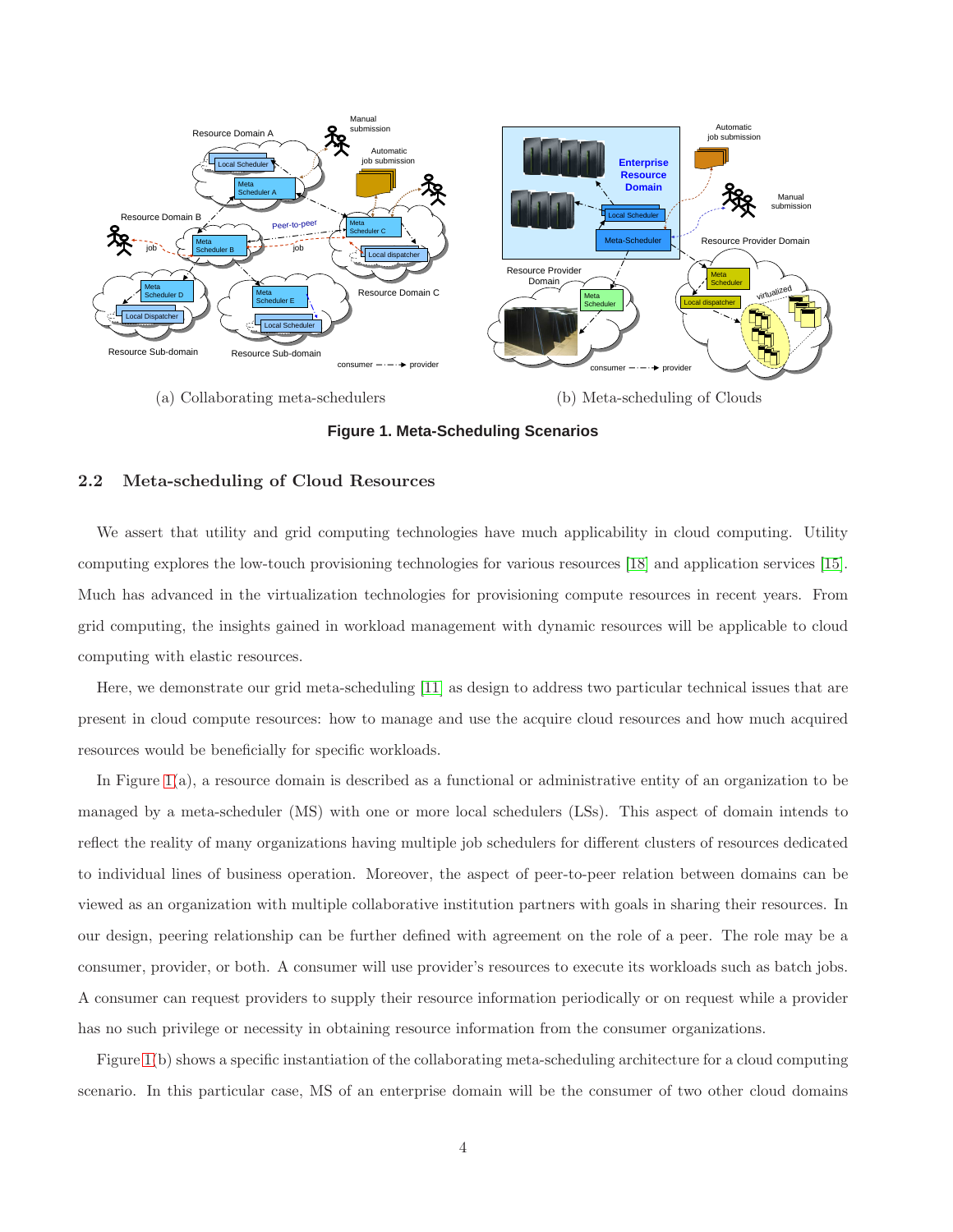with MSs as resource providers. The cloud domain on the right-hand has virtualized resources while the domain on the left-hand has physical compute systems as the physical cloud resources. The rationales for having MSs and LSs to manage the availability of cloud resources to an organization are many. Some of the top reasons include:

- Cloud resources are managed as a group rather than individual resources, which has advantage in management scalability;
- Consumer organization can manage cloud resources by capability/capacity instead of resource details;
- Flexibility in managing the dynamical addition and removal of cloud resources through the provider-side meta-scheduler;
- Flexibility in managing and selecting provider domains;
- Consumer organization can control policies on when, how and who can use cloud resources; for example,
	- Only test batch workload can be routed to the cloud resources;
	- Only jobs shorter than 3 hours will be sent to the cloud resources as the lease is good until then
	- Certain groups of users can use the cloud resources
- Outsourcing workload execution to cloud resources instead of importing resources to enterprise resource domain; this partially answer the security concern.

In order to use meta-schedulers in cloud computing, one important design expansion needed would be the instantiation of MSs or LSs that shall manage acquired cloud resources. There are two approaches: i) statically establishing MSs or LSs as part of persistent setup between consumer organizations and cloud providers; only the connections between the consumer and provider domains are created on demand; ii) dynamically establishing the instances of MSs and LSs as part of the provisioning activities when setting up the cloud services. In either approach, the activities and time required for provisioning are outside the scope of this paper. As the provisioning technologies are developing rapidly nowadays, the magnitude of complexity and time and the associated impact to system performance are interest research topics.

# <span id="page-5-0"></span>3 Implementation

Experiments are performed using the configuration of Figure [2.](#page-6-0) There are two resource domains which interface to external job submitters and each other via a meta-scheduler (MS). Internally, a domain consists of a cluster of compute nodes managed by a local scheduler. The resource domain headed by MS-A contains a static set of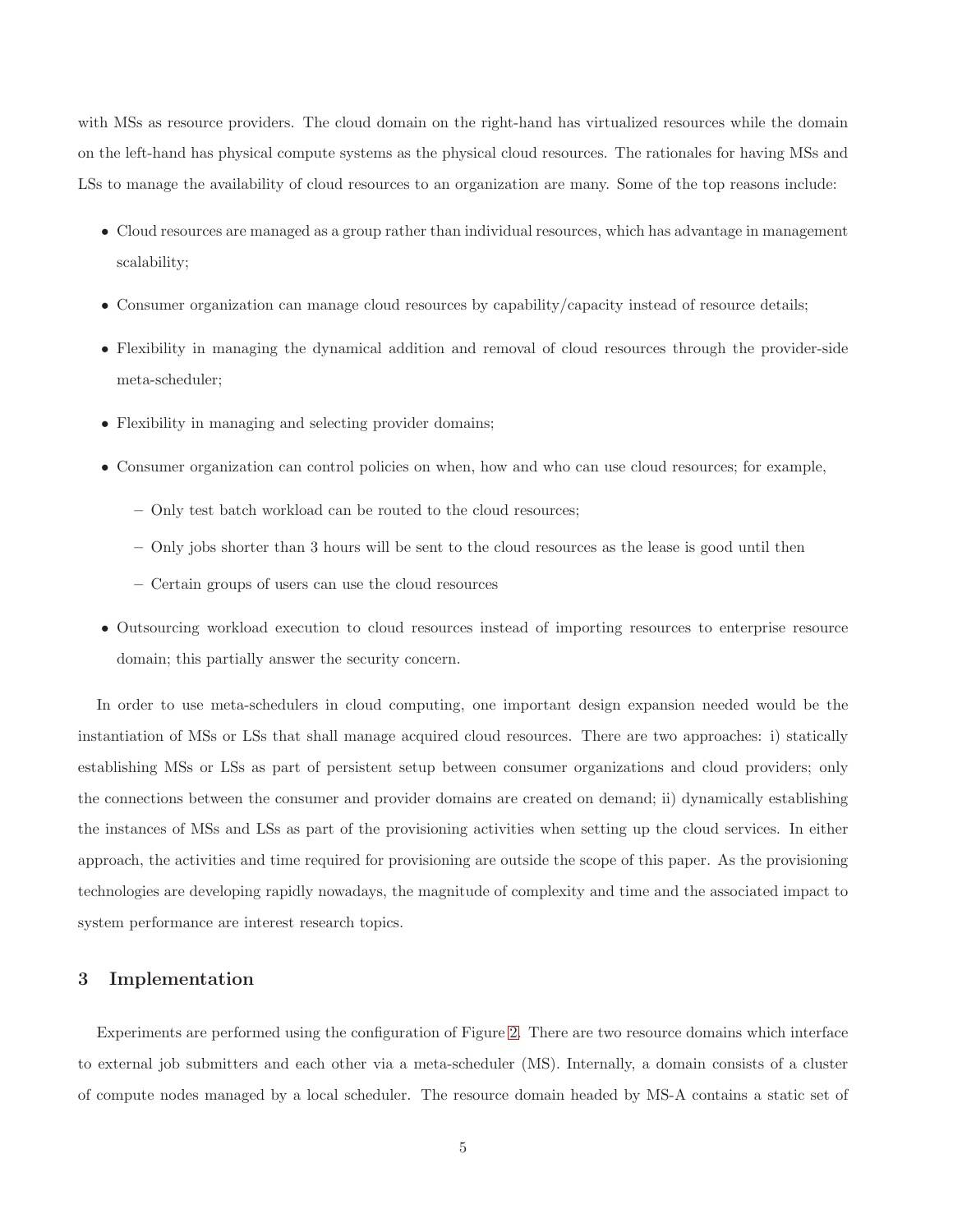

<span id="page-6-0"></span>**Figure 2. Experiment setup**

compute resources and represents the enterprise domain. In our experiments all jobs are initially submitted to this domain. The second domain is the cloud provider domain with a variable pool of resources. The MS of the enterprise domain decides whether to send the jobs to the local scheduler or forward them to the cloud domain as described in [3.2.](#page-7-0)

#### 3.1 Domain components

The key domain components here are the meta-scheduler (MS) and local-scheduler. The meta-schedulers are based on the commercial product IBM Tivoli Dynamic Workload broker(ITDWB) [\[6\]](#page-16-13). ITDWB is a local job scheduler designed with an emphasis on adapting to dynamic changes in the compute node environment. The MS function is added to the ITDWB product code base and provides support for protocols to submit jobs and exchange compute resource information with other MS. The detailed protocols are described elsewhere [\[12\]](#page-16-14) and not necessary for this discussion. The relevant capability added in MS-ITDWB is the ability to make decisions to forward a job to another MS-ITDWB for scheduling and dispatching, rather than execute the job locally. Forwarding decisions are based on matching job requirements to compute cluster resource and performance information exchanged between MS-ITDWB. Scheduling decisions are not made by the MS, rather the MS chooses to forward a job if based on current resource information it expects the job can be started more quickly at a cloud cluster.

The local scheduler is IBM LoadLeveler [\[5\]](#page-16-15), an IBM commercial scheduler product for high performance computing (HPC) environment. Because the LoadLeveler product does not support the MS-ITDWB job and resource exchange protocols, a proxy is placed between the MS and local scheduler to mediate the communications. Through the proxy, LoadLeveler sends its compute resources and performance data to MS-ITDWB every 15 seconds. Metrics relevant here include number of available and occupied compute nodes, queue length, and wait time.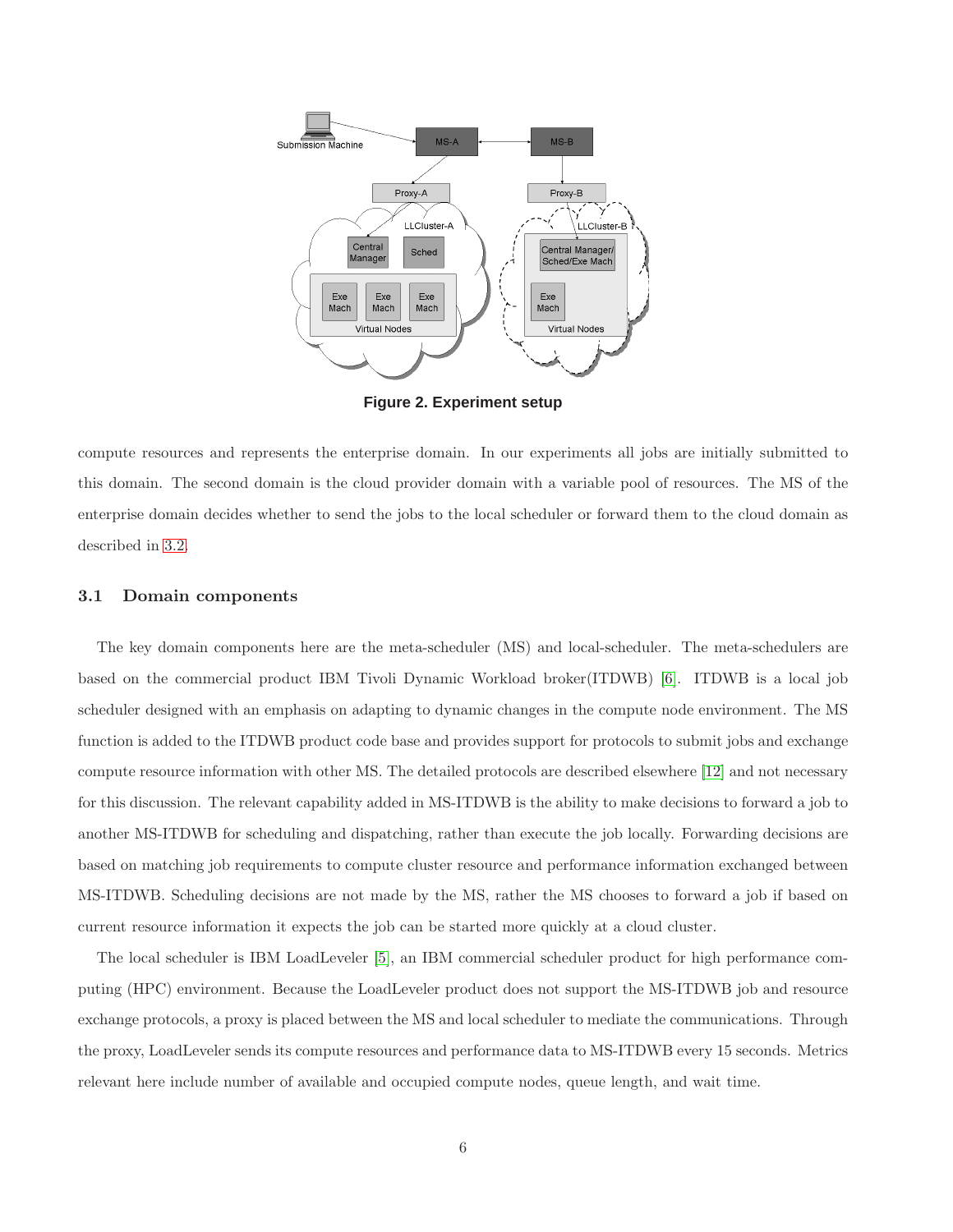

<span id="page-7-1"></span>**Figure 3. Multistage Matching Algorithm**

LoadLeveler uses the backfill scheduling algorithm. Backfill is a well known algorithm that avoids starvation of large jobs while maintaining high system utilization by "backfilling" short jobs on nodes which are idle waiting for sufficient nodes to free up to launch a large job. This interaction of the workload mix of large and small jobs together with the backfill scheduler leads to very interesting results presented in [4.](#page-8-0)

The LoadLeveler used here has one important extension from the commercial version which is not necessary but greatly facilitates our experiments. It supports a lightweight virtual compute node process. The process reports node resources to the LoadLeveler central manager, initiates jobs, and appears to LoadLeveler as a fully functional unique physical node. Virtual nodes allows us to run many LoadLeveler 'nodes' on a single physical machine. Our experiments typically run up to 256 of these virtual compute nodes on a single large machine. Because our job executable is to sleep for the duration specified in for each job in a trace, lightweight virtualization is a simple and inexpensive method of creating very large clusters.

#### <span id="page-7-0"></span>3.2 Matching Algorithm

Meta-scheduler tries to match the incoming job requests with the resource information it stored and forward the job to the matched resource for execution. In our system, a meta-scheduler can have resource information directly from execution nodes, from local schedulers, or from other meta-schedulers. Thus, the matching is a complex procedure and we adopt a four stages algorithm as shown in Figure [3.](#page-7-1)

In the first "find" stage, the algorithm finds all the capable resources that meet the job's requirement, whether the resources represent individual resources or a set of resources, whether the resources are local or remote, whether the resources accept parallel jobs, and etc.

In the second "filter" stage, the algorithm filters out the resources that is not qualified for the job requests in consideration. In our system, the filters are implemented as plug ins. Taking MS-A in Figure [2](#page-6-0) as an example, it is configured to use following filters in sequence.

Parallel filter: if the job request is a parallel job, the resource should have the capability to deal with it.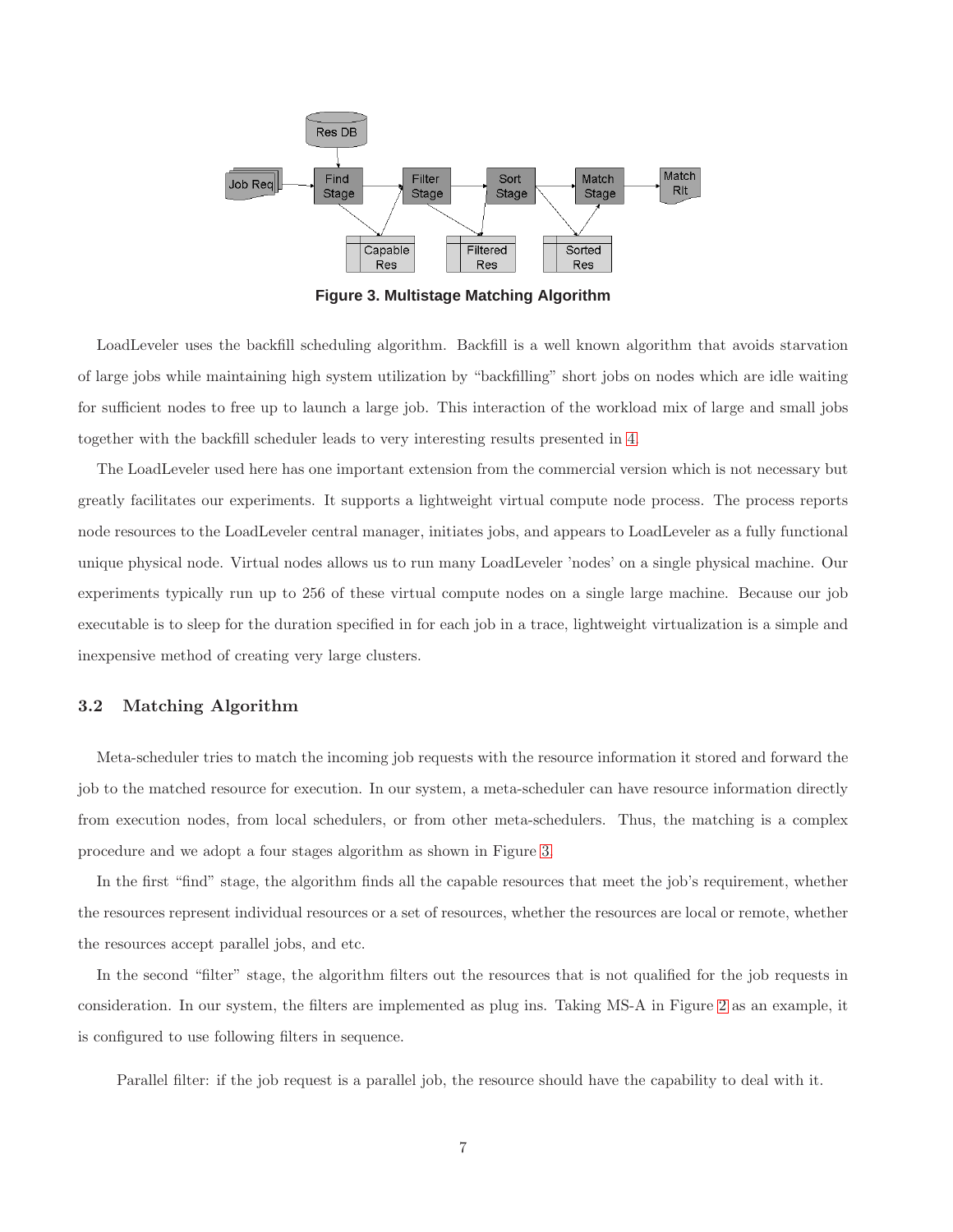Failed resource filter: if the job has been allocated resources before and has failed to finish its execution successfully on those resources, we do not want to try to the same set of resources again.

Visited schedulers filter: if the job request is forwarded by other schedulers, we do not want to forward the job back to the schedulers that it already visited.

Cloud filter: if we know the job is a very short job whose expected execution time is less than 3 seconds  $\frac{1}{2}$  $\frac{1}{2}$  $\frac{1}{2}$ , we do not want to forward the job to a cloud cluster since the overhead is too big compared to its execution time.

In the third "sort" stage, the algorithm sorts the filtered capable resources. This is the stage when we use the scheduling related information collected by proxy. We compute a priority of each filtered resource and then sort them. The freenode algorithm used in the experiments of this paper first calculate the priority of a resource as freeNode − procLen, where freeNode is the number of idle nodes, and procLen is the number of requested processors of the waiting jobs. If the queue length, which is the number of waiting jobs, of a resource is 0, then we adjust its priority to be bigger than the priority of the resources whose queue length is bigger than 0. Then, we sort the resource set first on priority, 2nd on queue length, 3rd on the distance to the meta-scheduler.

<span id="page-8-0"></span>In the fourth "match" stage, we simply retrieve the first resource set of the sorted resource list from "sort" stage and return it as the match result.

#### 4 Experiment

Our experiments on the experimental platform described in Section [3](#page-5-0) is driven by job traces representative of high performance computing workload and a grid workload. After characterizing these workloads, experimental results are presented that differentiate the effectiveness of cloud managed clusters for the workloads.

#### 4.1 Jobs from Traces

We drive our experiments using jobs extracted from traces. We choose our experiment traces from traces representing real usage scenarios. In this paper, we demonstrate our results with two traces. One trace is from the Parallel Workloads Archive [\[7\]](#page-16-16) and contains 11 months of execution at the Cornell Theory Center (CTC) on a cluster of about 450 single processor IBM SP2 nodes. The other trace is from the Grid Workloads Archive [\[3\]](#page-16-17) and records the Grid5000 experiment, which comprises 9 different locations and 15 computing clusters. Both traces are primarily scientific workload and contain parallel jobs.

<span id="page-8-1"></span><sup>1</sup>Scheduler does not exactly the execution time of a job. However, a job can be categorized as a very short job, short job, long job, or very long job.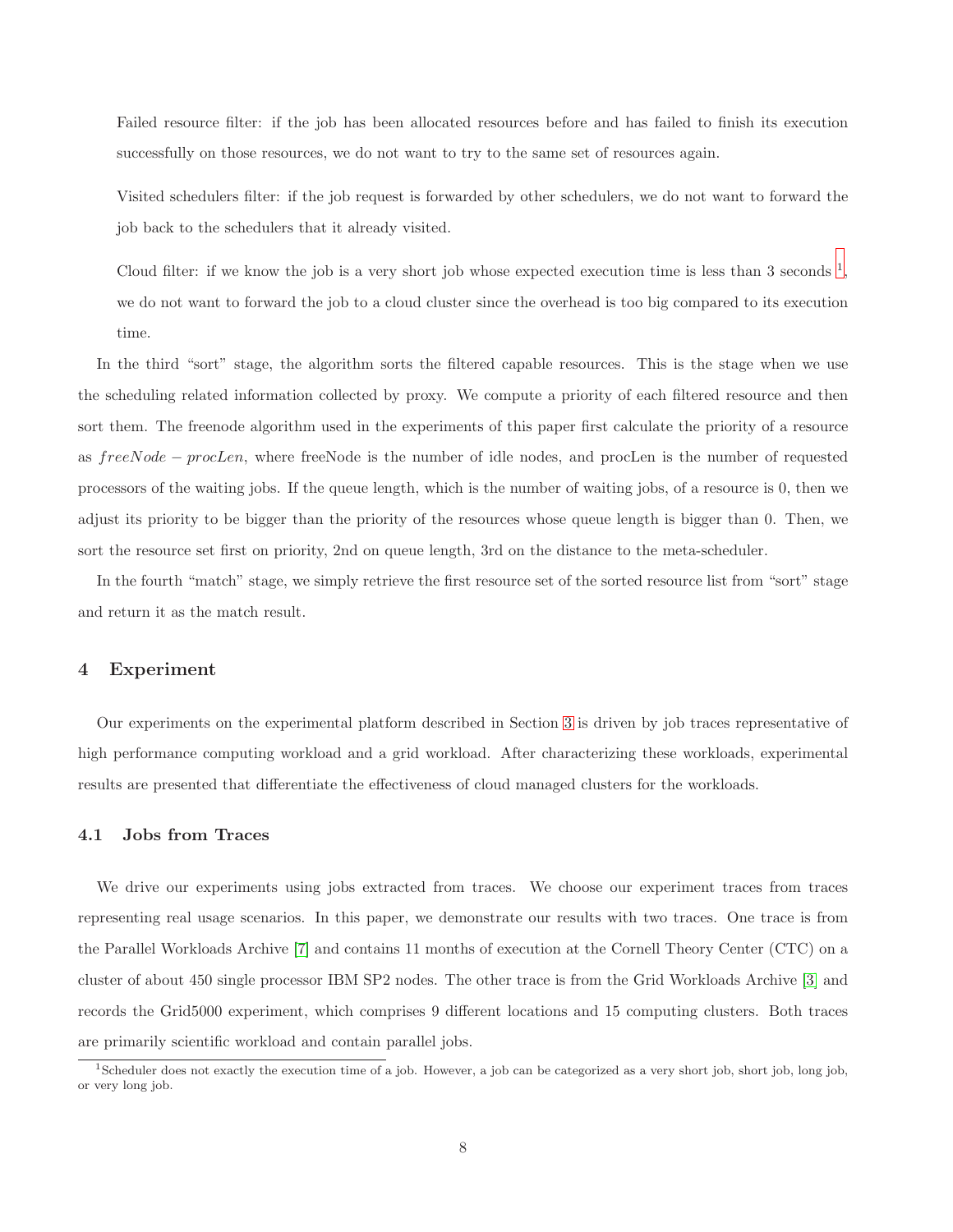

<span id="page-9-0"></span>**Figure 4. CDF of execution time and number of requested processors of traces**



<span id="page-9-1"></span>**Figure 5. Trace execution in the ideal environment (zero overhead, unlimited capacity)**

Since we conduct real experiments, in order to finish experiments in a reasonable period of time, we have to compress the original traces. Using a heuristic approach [\[24\]](#page-17-7) that retain the workload pattern of the original trace, we reduce the part of a trace that represents the workload of a whole week to about 3 hours. As a result, we shall submit 408 jobs from reduced CTC trace in 2.8 hours and 533 jobs from reduced Grid trace in 3.1 hours.

To characterize the workload of the selected traces, we plot their respective execution time and compute processor demand in the form of cumulative distribution functions in Figure [4.](#page-9-0) From Figure [4\(](#page-9-0)a), we can see that the distribution of the execution time of CTC and Grid jobs is different. Grid trace has a larger percentage of short jobs (80%), whose execution time is less than 30 minutes, than CTC trace has(62%). Then, while CTC does not have any job longer than 1 hour,  $10\%$  of Grid jobs are very long jobs whose execution time is longer than 3 hours. Combined together, grid jobs are more diversified than CTC jobs in execution time. From Figure [4\(](#page-9-0)b), we see that CTC and Grid traces have a similar distribution of number of requested processors though Grid trace is still more diversified than CTC trace. Grid trace has more single jobs(52%) than CTC trace has(43%) and Grid trace has more big jobs(8%), which requests more than 64 processors, than CTC trace has(6%).

However, analyzing the execution time and the number of requested processors separately can not give us the whole picture of the workload. For example, the sequence of jobs is decisive to the workload patterns. Additional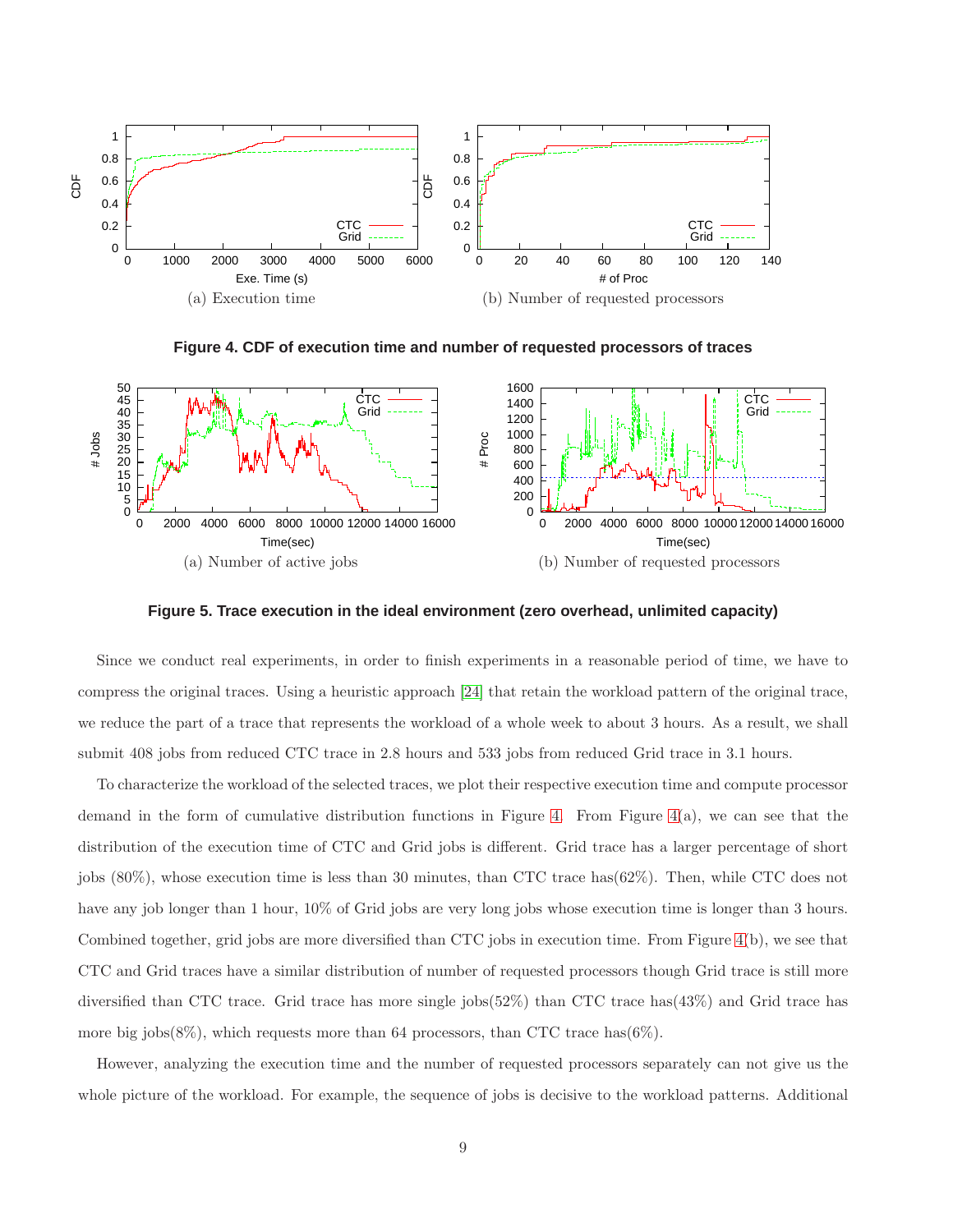insight into the traces is provided by computing the resource "demand". A simple analytic evaluation is performed on each trace to compute the number of concurrent jobs and their occupied processors in the system as a function of time. The analysis is done assuming the ideal environment that has unlimited resources and has no overhead. In other words, each job is scheduled immediately as it is submitted; there is no latency and no waiting time for free nodes. The number of active jobs and their requested processors of CTC and Grid traces are shown in Figure [5.](#page-9-1)

From Figure  $5(a)$ , we can see that at any time, there are less than 50 active jobs in the system. However, since around half of the jobs are parallel jobs, the number of active jobs is not very informative about the workload. We should give more attention to the number of requested processors, which is shown in Figure [5\(](#page-9-1)b). From Figure 5(b), we can see that CTC and Grid traces are different. Grid trace has a heavier workload than CTC trace most of the time and the Grid curve has a long tail due to the very long jobs. Both CTC and Grid curves have peaks that are caused by the arrival of big jobs in a short period of time. For example, CTC's peak (> 1400 processors) around 9000 seconds is due to the sequential arrival of 10 big jobs, each of which requests 129 processors, during 5 seconds.

By the curve of requested processors, we can not only see the workload pattern but also roughly predict the performance given a resource size. For example, if we are given a resource set of 450 nodes. We can see from Figure [5\(](#page-9-1)b) that it shall satisfy the resource requirement of CTC trace most of the time and should give us a good performance. However, the same resource size can not satisfy the requirement of Grid most of the time and we may not expect good performance.

To simplify the experiment, we use sleep jobs in our experiment runs; each job executes exclusively on the allocated nodes; and each node has one processor. Next, we shall use node and processor interchangeably.

#### 4.2 Experimental Results

Now, we present the results of our experiments. We first present the result on a single cluster to gain experience of the system and the overhead. Then, we evaluate the performance improvement by introducing a cloud cluster.

Different from the ideal environment we used to analyze the traces, in a real environment, we can not avoid the latency from different components of the system and the queuing time caused by system load. For example, in our system, the latency accounts for 1) communication latency including the communication time between MS and MS, between MS and LS, and between LS and node; 2) software latency including software computation time, scheduling interval and etc. We combine latency and queuing time together to indicate the system performance. That is, we calculate a delay time as

$$
delayTime = finishTime - arrivalTime - executionTime,
$$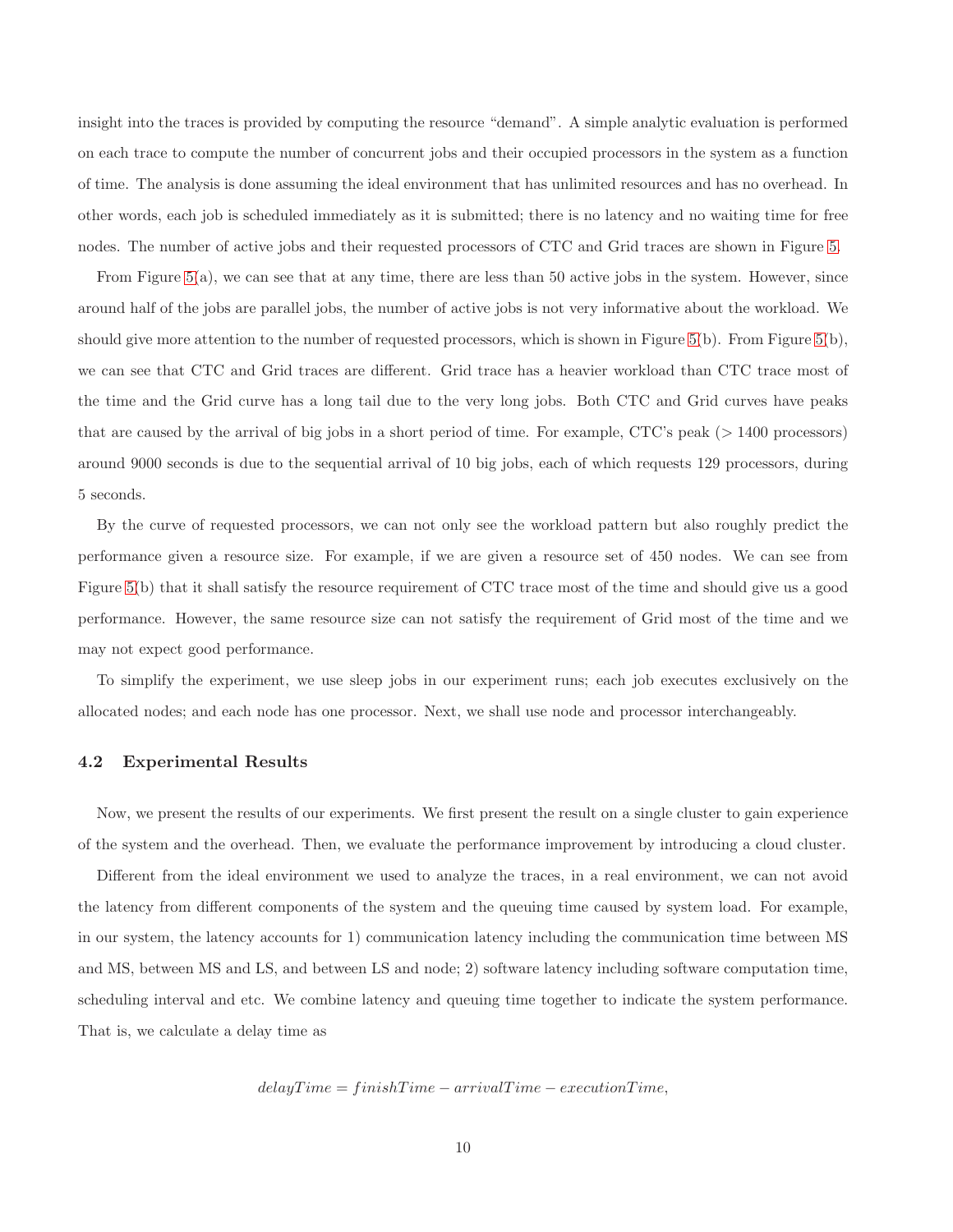

<span id="page-11-0"></span>**Figure 6. Delay time**

where arrivalTime is when a job request arrives at the system and finishTime is when the receiver of the job request receives the successful done notification, and executionTime is the real running time of the job.

While delay time gives us an user perceived indicator of the system performance, we are also concerned about the system side performance, such as the utilization of resources. Thus, we demonstrate the number of processors occupied by the running jobs and the number of processors requested by all the submitted jobs including both the running jobs and the waiting jobs. The former one demonstrates the resource utilization along the time; the latter one demonstrates the dynamic workload along the time. Combined two together, we can have a better understand of the system and pinpoint the situation that we would like to improve.

#### 4.2.1 Base Cluster

We begin with a single cluster. We choose the number of nodes in the cluster to be 450. This number is close to the original environment, which has 451 processors, where the CTC traces were collected. From Figure [5\(](#page-9-1)b), we know that we have enough nodes most of the time for CTC trace, while we can not satisfy Grid jobs' requirement most of the time. Then, we reduce the cluster size to 300 and compare the results.

Given a delay value, we show the percentage of jobs that can finish with a delay less than or equal to the value. We show the result of CTC trace in Figure [6\(](#page-11-0)a) and that of Grid trace in Figure 6(b). Not surprisingly, using 450 nodes has a better performance than using 300 nodes. Taking 80 percentile delay time as an example, for CTC trace, it is 200 seconds using 450 nodes compared with 1100 seconds using 300 nodes; for Grid trace, it is 90 seconds using 450 nodes compared with 2000 seconds using 300 nodes. Decreasing the resource size has a more severe influence on Grid trace that has a heavier workload. We also list the 50, 80, 90, and 95 percentile delay time in Table [1.](#page-13-0)

Then, we show the number of allocated and requested processors of jobs in the system along time in Figure [7.](#page-12-0)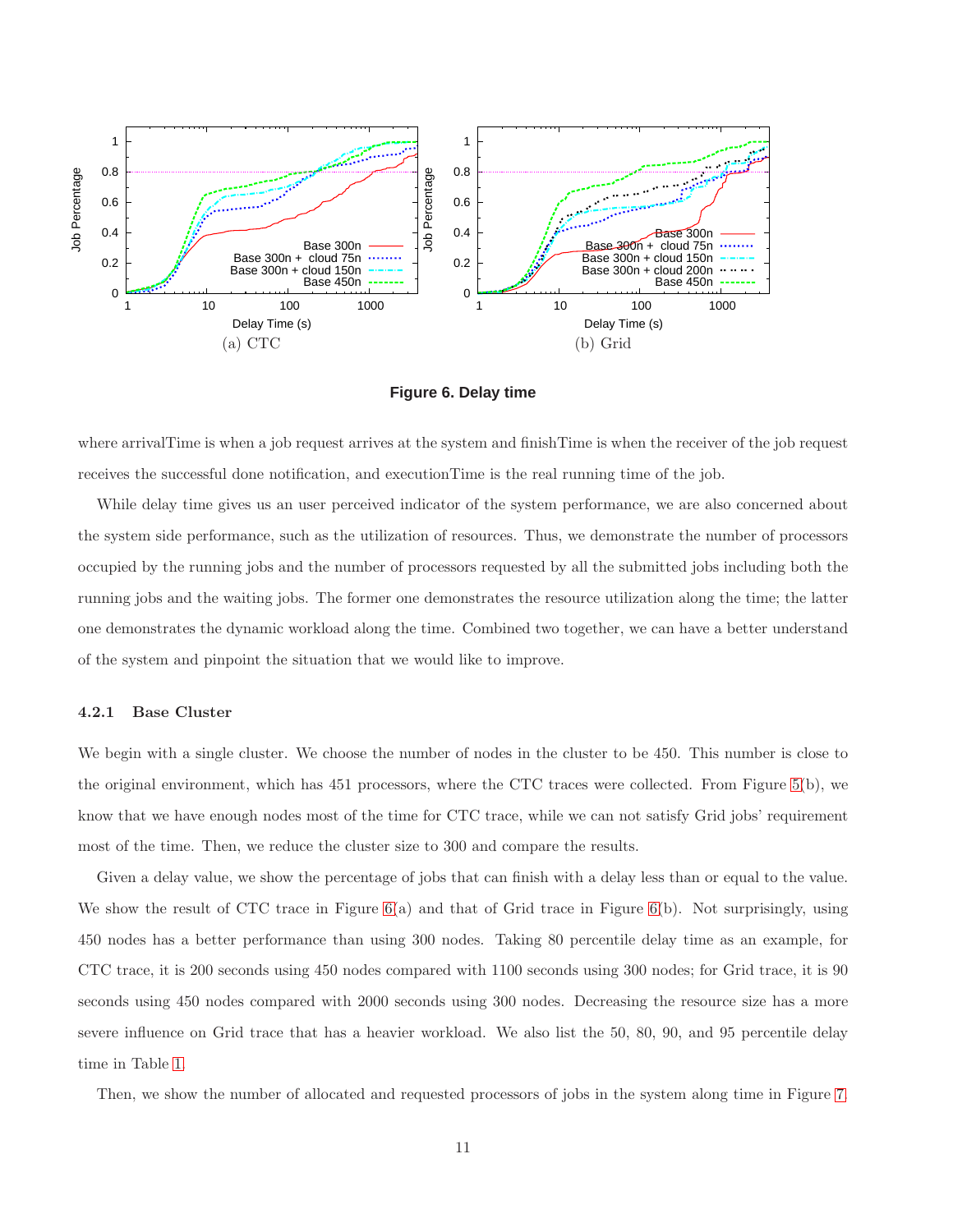

<span id="page-12-0"></span>**Figure 7. Allocated and requested processors of active jobs with one cluster**

We show the results of CTC trace in Figure [7\(](#page-12-0)a). In both 300-nodes and 450-nodes cases, there is a peak of requested processors around 9000. The bigger the resource size, the faster the system can "digest" the requirement. Another interesting observation of the 300-nodes case is that during the period from 4500 to 6000, though the requirement( $> 500$ ) is higher than the capacity (300) all the time, the system does not use its full capacity, but use as low as only 200 nodes. The reason is that big jobs, which are already scheduled to LoadLeveler, block smaller jobs, which comes later. Thus, it causes the low utilization of resources while the demand is high. The same situation happens for other periods too. For example, the period of time around time 2000 for Grid trace in Figure [7\(](#page-12-0)b). In fact, we observe that the situation is more common with Grid, where the workload is heavier.

#### 4.2.2 Cloud Cluster

Cloud is a novel addition to grid systems. In this paper, through a set of experiments, we demonstrate that cloud can be incorporate into grid system using meta-schedulers and improve the performance of the system.

In general, cloud provision is time consuming and depends heavily on the system settings. Thus, we would like to leave cloud provision out of this paper. Instead of providing cloud cluster dynamically, we pre-fix the period of time when a cloud cluster is present and study its influence to the system performance.

We experimentally determine the period of time when to provide cloud cluster. Consider CTC trace. Given the analysis of it in the ideal environment as shown in Figure [5\(](#page-9-1)b), we set the begin time to 3000 since after it the number of requested processors is above 300 most of the time until around 9700. We set the end time to 10000. We can verify our choice of the period by the curve of requested processors of 300-nodes case in Figure [7.](#page-12-0)

After determining the period of time when to provide cloud cluster, we start the virtual nodes on cloud cluster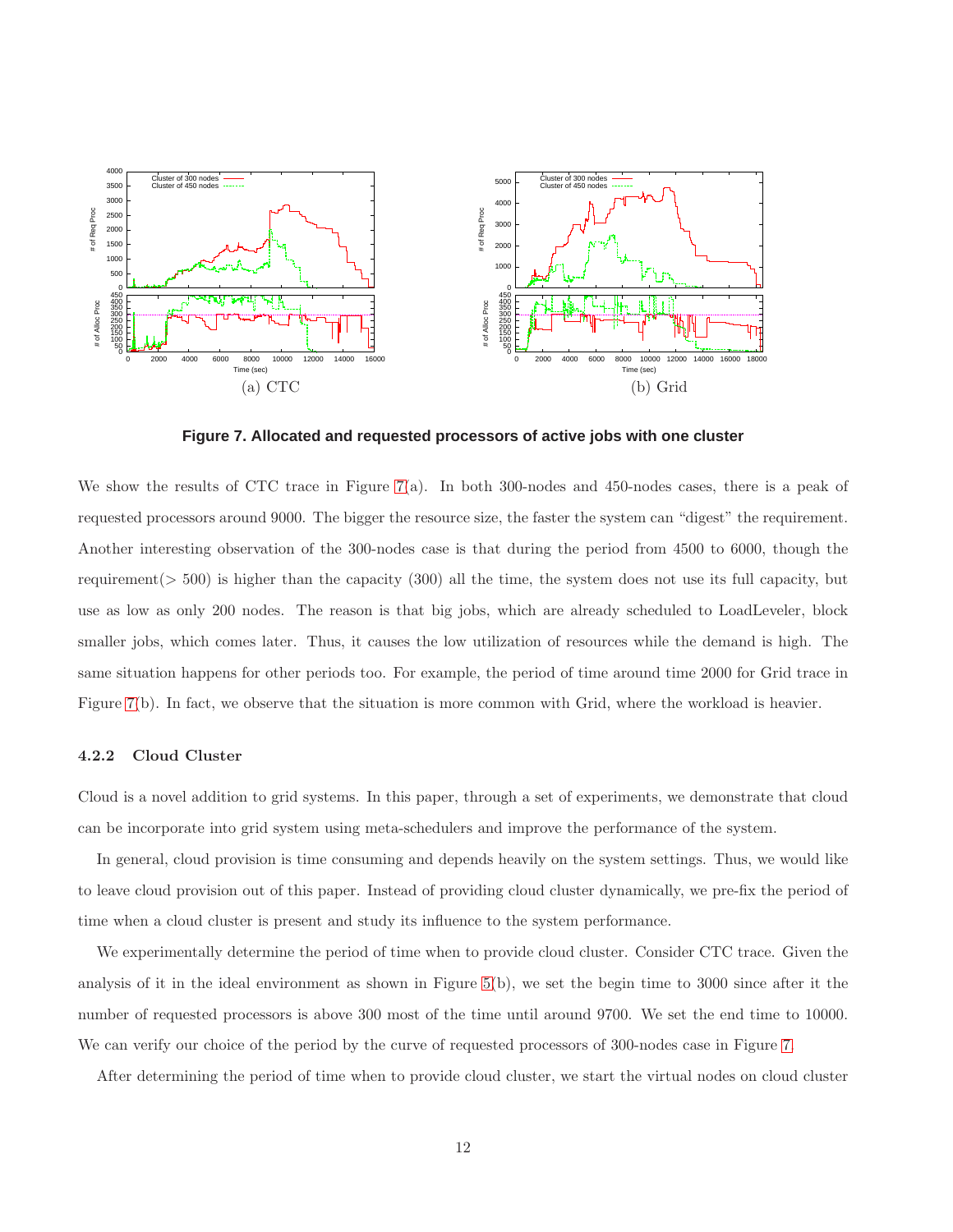|            |                 | 50 percentile   | 80 percentile | 90 percentile | 95 percentile |
|------------|-----------------|-----------------|---------------|---------------|---------------|
| <b>CTC</b> | $450$ nodes     | 7s              | 200s          | 690s          | 1000s         |
|            | $300+150$ nodes | 9s              | 220s          | 450s          | 700s          |
|            | $300+75$ nodes  | 10 <sub>s</sub> | 220s          | 1200s         | 2900s         |
|            | 300             | 120s            | 1100s         | 3100s         | 4500s         |
| Grid       | $450$ nodes     | 8s              | 90s           | 690s          | 1160s         |
|            | $300+150$ nodes | 15s             | 1090s         | 2200s         | 3300s         |
|            | $300+75$ nodes  | 40s             | 1200s         | 4000s         | 5400s         |
|            | 300             | 550s            | 2000s         | 4200s         | 6300s         |

<span id="page-13-0"></span>**Table 1. Delay Time Percentile**



<span id="page-13-1"></span>**Figure 8. Allocated and requested processors of active jobs with cloud MB**

at the beginning time. The resource information is collected by proxy and is reported to MS-B and then to MS-A. Thus, MS-A can match the cloud resource to job and forward job to MS-B for execution. At the ending time, we "drain" the virtual nodes. This has two effects: the jobs already allocated can continue to finish; the nodes number is reported as 0. Thus, MS-A stops to forward job to the cloud cluster. Those jobs that do not execute yet shall be reported as FAILED to MS-A and be re-scheduled by MS-A to the base cluster.

The delay results are shown in Figure [6](#page-11-0) and Table [1.](#page-13-0) For CTC trace, compared with no-cloud case, we decrease 80 percentile delay time from 1100 seconds to 220 seconds by adding a 75-nodes cloud, which is very close to 450-nodes cluster's performance. Adding a bigger size cloud such as 150 nodes does not decrease 80 percentile value. However, an interesting observation is that with 450 nodes in total, adding a 150-nodes cluster outperforms using one single 450-nodes cluster.

We try to gain deeper insights of the delay time results by using the data shown in Figure [8.](#page-13-1) From Figure [8\(](#page-13-1)a), we can see that while keeping a high "demand", adding a cloud cluster will not decrease the utilization of the base cluster at a specific period of time. Consider the time period from 5000 to 6000 seconds. Both no-cloud case and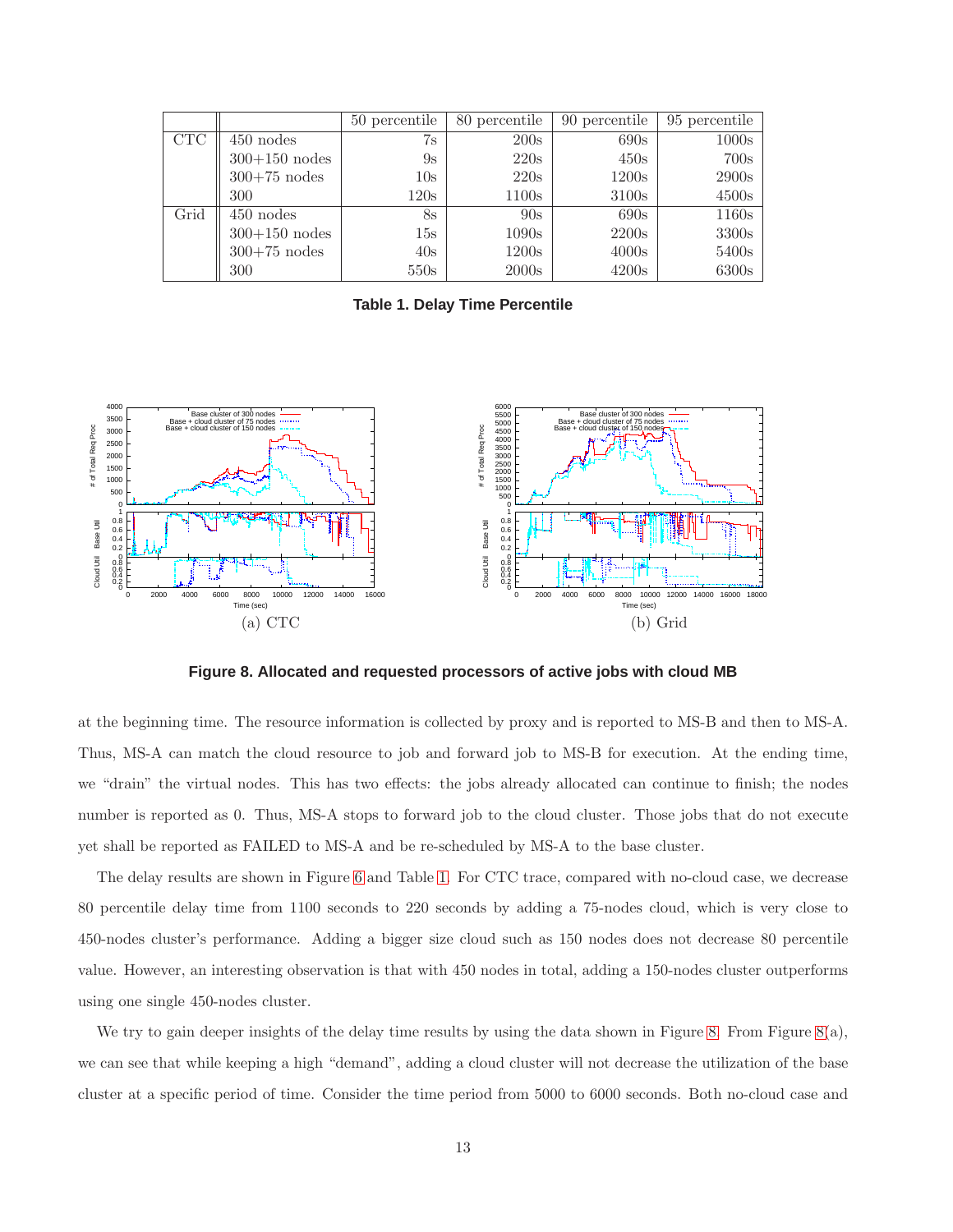|            | CTC  |      | Grid |      |      |
|------------|------|------|------|------|------|
| Cloud Size |      | 150  |      | 150  | 200  |
| Avg Util   | 0.56 | 0.57 | 0.40 | 0.38 | 0.52 |

<span id="page-14-0"></span>**Table 2. Average Utilization of the Cloud Cluster**

75-nodes-cloud case has a low utilization at the base cluster. This is because the big jobs, which block smaller jobs, request more processors than 75 nodes and can not be scheduled by the cloud. And with 150-nodes-cloud case, the big jobs can be sent to the cloud and does not block at the base cluster. Thus, we are able to have a high utilization during the period. This also explains why the case with 300-nodes cluster and 150-nodes-cloud outperforms the case of one single 450-nodes case when the total number of nodes are the same.

Besides the delay time that can be perceived by the user, we also look at the utilization at the cloud cluster. The results are shown in Table [2.](#page-14-0) Note that the main goal of our scheduling algorithm is to improve the user-perceived delay time. For CTC trace, the bigger 150-nodes cloud has a similar utilization of the 75-nodes cloud. However, with a bigger cloud size, this means 150-nodes cloud has a larger resource idle time than 75-nodes cloud has. Thus, if the cloud is charged by time instead of by usage, it maybe reasonable to choose 75-nodes over 150-nodes cloud considering their similar 80-percentile delay time.

The Grid results are different from that of CTC. The delay data with different settings is shown in Figure [6\(](#page-11-0)b). We can see that adding cloud cluster does not have the big improvement of delay time as experienced by CTC trace. The 150-nodes case does not have a obvious improvement over 75-nodes case; and it is even worse than 75-nodes case for some data. With 450 nodes in total, it is obvious that we should choose one 450-nodes cluster over a 300-nodes cluster plus a 150-nodes cloud. Even with a bigger total number of nodes, we can see that combining a 300-nodes cluster and a 200-nodes cloud cluster still performs worse as measured in delay time than the 450-nodes single cluster case.

The system execution of grid along time is demonstrated in Figure [8\(](#page-13-1)b). Though a cloud helps with the performance by finishing the total workload earlier, the delay time improvement is not as obvious as the CTC trace, even with a bigger size of cloud. Check the cloud utilization of running Grid trace in Table [2.](#page-14-0) Though Grid workload is much heavier than CTC workload, the cloud utilization is smaller than CTC. Also, a larger cloud of 150 nodes has a smaller utilization than that of 75 nodes. This means that Grid trace can not use cloud efficiently. Considering its heavy workload, it may be a better choice to increase the size of the base cluster instead of adding clouds to improve its performance.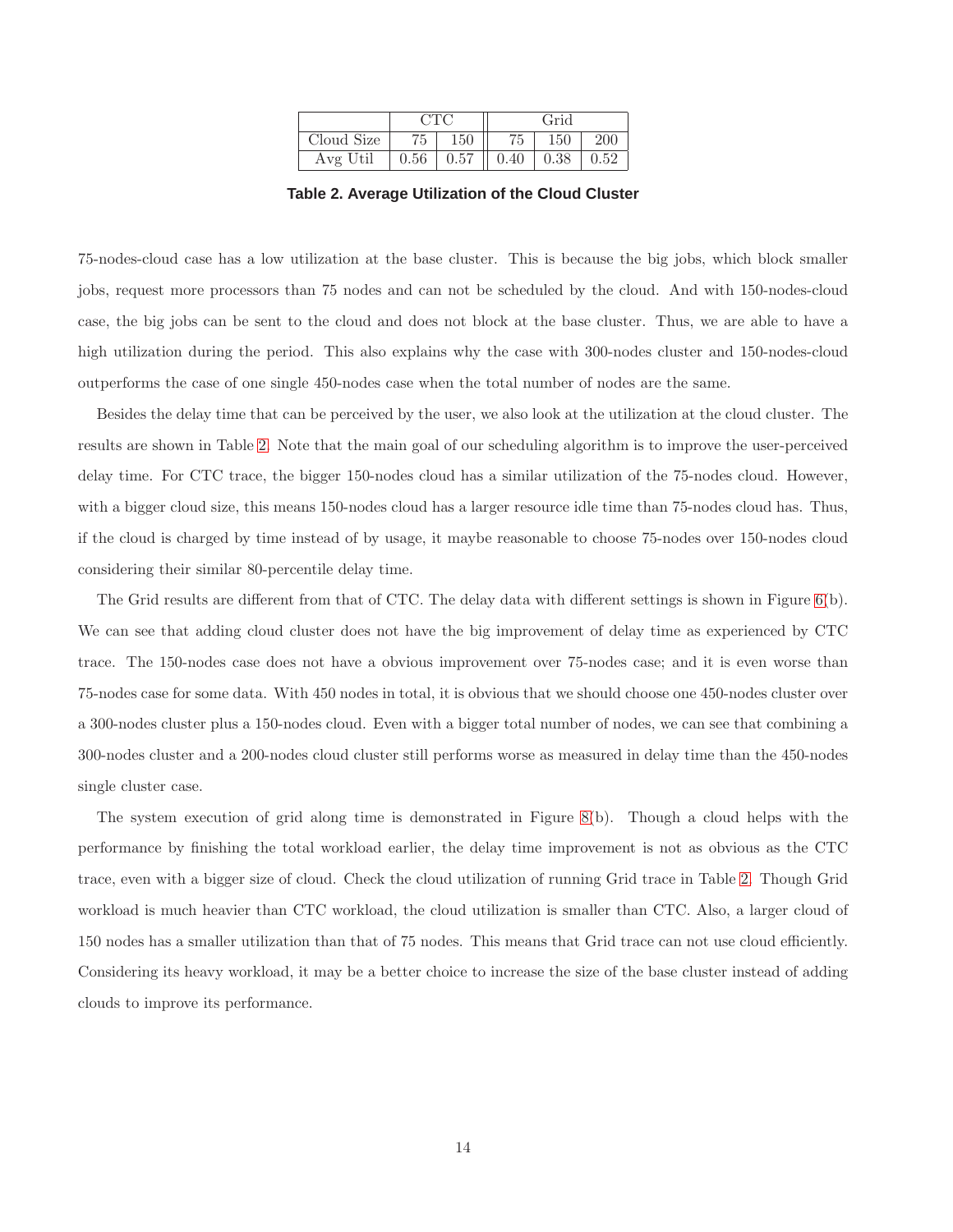# <span id="page-15-0"></span>5 Related Work

In the introduction section, we cite the IT vendors that currently position their service offerings in cloud computing [\[1,](#page-16-0) [2,](#page-16-1) [4\]](#page-16-2). The definitions of cloud computing and related technologies are included in various published papers [\[8,](#page-16-3) [22,](#page-17-0) [13,](#page-16-4) [31,](#page-17-1) [10,](#page-16-5) [19,](#page-17-2) [23,](#page-17-3) [8,](#page-16-3) [27\]](#page-17-5). Moreover, there are large collaborative projects being built based on the cloud computing paradigms such as the Reservoir project [\[26\]](#page-17-8), and Virtual Computing Laboratory (VCL)[\[28\]](#page-17-9). New applications are being experimented to take advantages of the cloud computing such as [\[29,](#page-17-6) [17\]](#page-16-8).

To study the functions of resource management from the consumer perspectives, the Group Manager in the project Eucalyptus [\[25\]](#page-17-10) provides similar functions as our meta-scheduler. The Reservoir project [\[26\]](#page-17-8) also has the objective to address the federation of multiple cloud providers. There are similarities in functions between our meta-scheduler and their Virtual Execution Environment Manager (VEEM). However, our meta-scheduler is more batch processing oriented while their VEEM support more generic functions.

To understand the performance of workloads using the cloud resources, Yigitbasi et. al. [\[30\]](#page-17-11) proposed a framework leveraging and extending BrenchMark. Instead of being a general framework, our meta-scheduling framework is built for batch processing.

<span id="page-15-1"></span>In term of workload evaluation, [\[21\]](#page-17-12) compare the performance of workload on platform Grid5000 and EGEE. They do not use jobs that require multiply processors. Also, our evaluation focuses on the use of cloud resources.

# 6 Conclusion and Future Work

Many computer analysts claim that cloud computing is the realization of utility computing, a usage model for grid technologies with a service oriented abstraction, and a transformational paradigm for the IT industry. All of us also understand that there are many technology challenges ahead. The effective management and efficient uses of cloud resources is just one of many research topics. In this paper, we purpose the use of meta-scheduling as a technology to manage and use cloud resources to meet the aggregated service need of organization or enterprise users. We show our design in managing the cloud resources as a collection instead of individual entities, and delegating the usage of resources for workload execution to meta-schedulers. We evaluate our design using two workloads from real traces and collect performance data in job execution delay time and system utilization. Not surprisingly, understanding the workload characteristics is important for making decision on when and how capacity of cloud is effective. An interesting result in our experiement is that the interaction between grid workload, backfill scheduling, and job routing from an enterprise cluster to a cloud can achieve better performance than a dedicated cluster of the combined size of the enterprise and cloud systems.

There are many directions to expand our work, including dynamic selection of cloud providers, use of cost model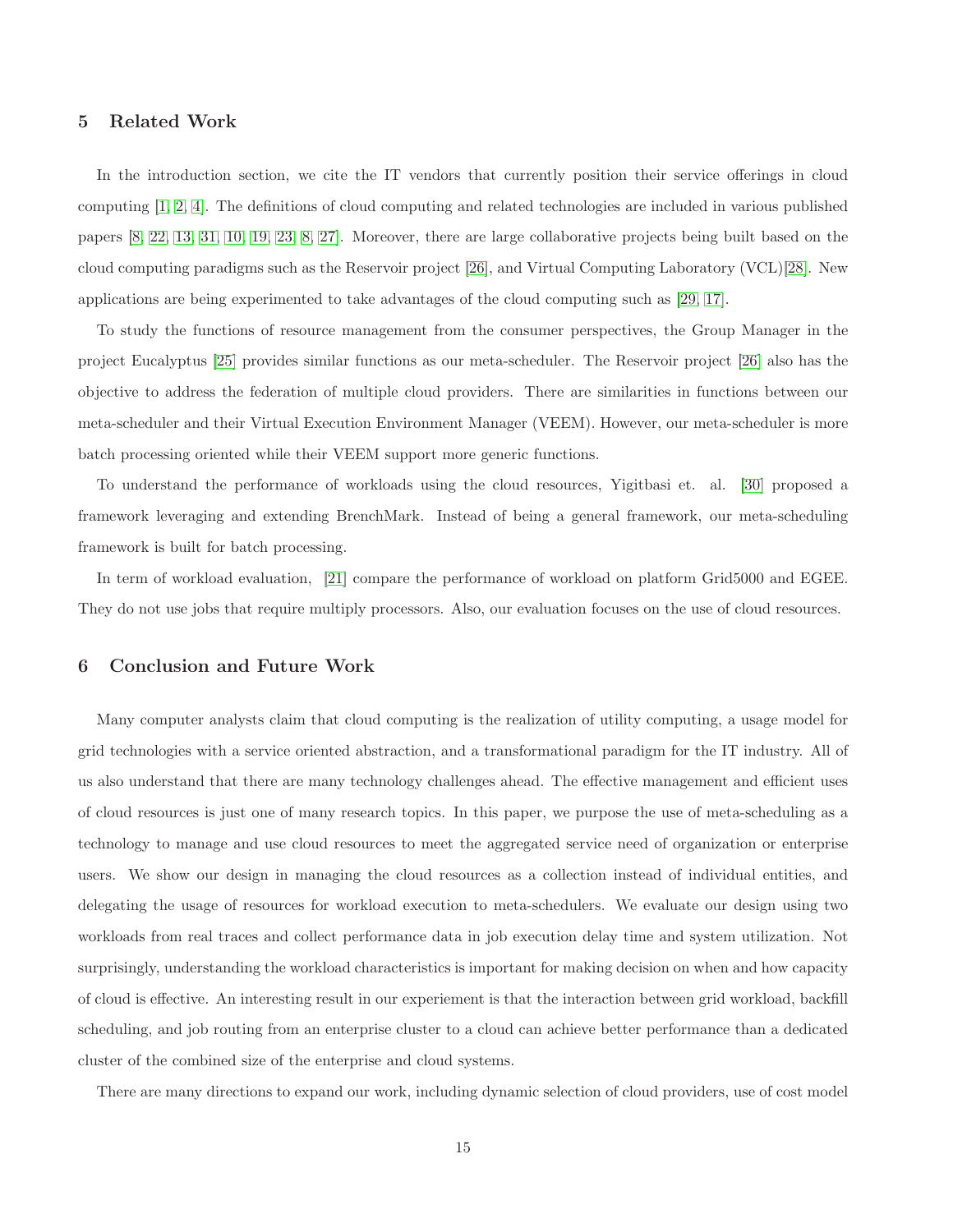in making selection in providers and pool sizes, incorporating impact of provisioning complexity and time, etc.

# <span id="page-16-0"></span>References

- <span id="page-16-1"></span>[1] Amazon elastic compute cloud. http://aws.amazon.com/ec2/.
- <span id="page-16-17"></span>[2] Google app engine. http://code.google.com/appengine.
- <span id="page-16-2"></span>[3] The grid workloads archive. http://gwa.ewi.tudelft.nl/pmwiki/.
- <span id="page-16-15"></span>[4] Ibm cloud services initiative. http://www-03.ibm.com/press/us/en/pressrelease/25341.wss.
- <span id="page-16-13"></span>[5] IBM tivoli workload scheduler loadleveler. http://publib.boulder.ibm.com/-infocenter/clresctr/vxrx/index.jsp.
- <span id="page-16-16"></span>[6] Ibm's tivoli dynamic workload broker. http://www-306.ibm.com/software/tivoli/products/dynamic-workload-broker/index.html.
- <span id="page-16-3"></span>[7] Parallel workload archive. http://www.cs.huji.ac.il/labs/paralle/workload/models.html.
- <span id="page-16-6"></span>[8] Twenty-one experts define cloud computing. http://cloudcomputing.sys-con.com/node/612375, January 2009.
- [9] Appleby, K., Fakhouri, S., Fong, L., Goldszmidt, G., Kalantar, M., Krishnakumar, S., Pazel, D. P., Pershing, J., and Rochwerger, B. Oceano - sla based management of a computing utility. In *In Proceedings of the 7th IFIP/IEEE International Symposium on Integrated Network Management* (2001), pp. 855–868.
- <span id="page-16-12"></span><span id="page-16-5"></span>[10] ARMBRUSH, M., FOX, A., AND ET. AL. Above the clouds: A berkeley view of cloud computing. http://http://www.eecs.berkeley.edu/pubs/techrpts/2009/eecs-2009-28.pdf.
- <span id="page-16-14"></span>[11] BOBROFF, N., DASGUPTA, G., FONG, L., LIU, Y., VISWANATHAN, B., BENEDETTI, F., AND WAGNER, J. A distributed job scheduling and flow management system. *SIGOPS Oper. Syst. Rev. 42*, 1 (2008), 63–70.
- <span id="page-16-4"></span>[12] Bobroff, N., Fong, L., Rodero, I., Sadjadi, S. M., and Villegas, D. Enabling interoperability among meta-schedulers. In *IEEE 8th International Symposium on Cluster Computing and the Grid (ccGrid)* (May 2008), IEEE Computer Society.
- [13] Buyya, R., Yeo, C. S., and Venugopal, S. Market-oriented Cloud Computing: Vision, Hype, and Reality for Delivering IT Services as Computing Utilities. In *Proceedings of the 10th IEEE International Conference on High Performance Computing and Communications (HPCC 2008)* (Dalian, China, Sept. 2008), IEEE Computer Society: Los Alamitos, CA, USA, pp. 5–13.
- <span id="page-16-7"></span>[14] Chase, J. S., Anderson, D. C., Thakar, P. N., Vahdat, A. M., and Doyle, R. P. Managing energy and server resources in hosting centers. In *SOSP '01: Proceedings of the eighteenth ACM symposium on Operating systems principles* (New York, NY, USA, 2001), ACM, pp. 103–116.
- <span id="page-16-11"></span><span id="page-16-9"></span>[15] Clemm, A., Shen, F., and Lee, V. Generic provisioning of heterogeneous services: a close encounter with service profiles. *Comput. Netw. 43*, 1 (2003), 43–57.
- <span id="page-16-8"></span>[16] CURRY, R., KIDDLE, C., MARKATCHEV, N., SIMMONDS, R., TAN, T., AND ARLITT, M. Facebook meets the virtualized enterprise. In *12thIEEE International EDOC Conference (EDOC08)* (September 2008).
- [17] Deelman, E., Singh, G., Livny, M., Berriman, B., and Good, J. The cost of doing science on the cloud: the montage example. In *SC '08: Proceedings of the 2008 ACM/IEEE conference on Supercomputing* (Piscataway, NJ, USA, 2008), IEEE Press, pp. 1–12.
- <span id="page-16-10"></span>[18] FONG, L. L., KALANTAR, M. H., PAZEL, D. P., GOLDSZMIDT, G. S., FAKHOURI, S. A., AND KRISHNAKUMAR, S. M. Dynamic resource management in an eutility. In *NOMS* (2002), pp. 727–740.